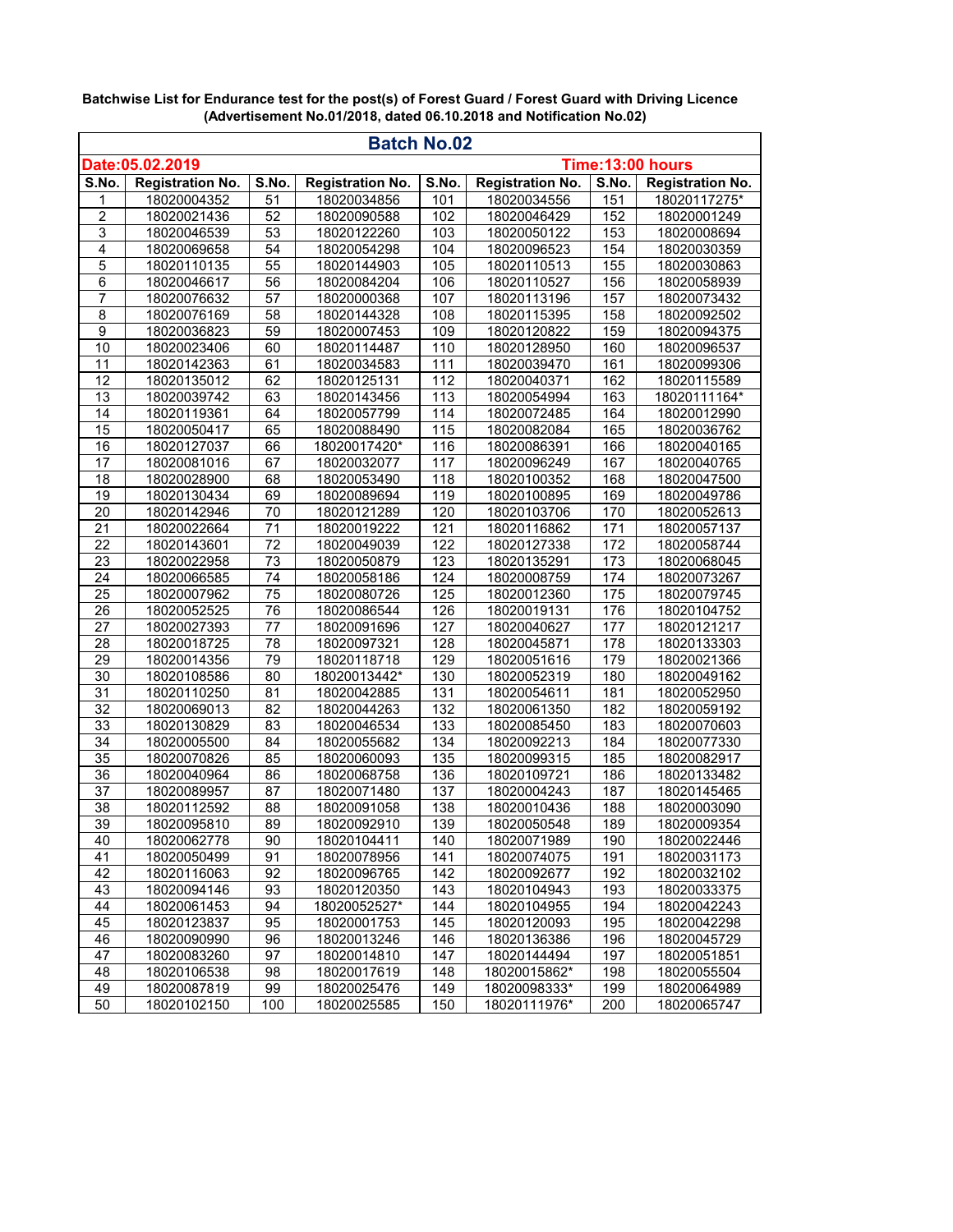| S.No. | <b>Registration No.</b> | S.No.            | <b>Registration No.</b> | S.No. | <b>Registration No.</b> | S.No.            | <b>Registration No.</b> |
|-------|-------------------------|------------------|-------------------------|-------|-------------------------|------------------|-------------------------|
| 201   | 18020070827             | 251              | 18020095677             | 301   | 18020105754             | 351              | 18020071612             |
| 202   | 18020083187             | 252              | 18020097224             | 302   | 18020110397             | 352              | 18020073339             |
| 203   | 18020085256             | 253              | 18020101703             | 303   | 18020121018             | 353              | 18020100170             |
| 204   | 18020088245             | 254              | 18020114052             | 304   | 18020126877             | 354              | 18020106202             |
| 205   | 18020094939             | 255              | 18020116718             | 305   | 18020128904             | 355              | 18020111865             |
| 206   | 18020102698             | 256              | 18020119151             | 306   | 18020131890             | 356              | 18020125070             |
| 207   | 18020115993             | 257              | 18020132218             | 307   | 18020137392             | 357              | 18020134748             |
| 208   | 18020016940*            | 258              | 18020020437*            | 308   | 18020142604             | 358              | 18020052072             |
| 209   | 18020008734             | 259              | 18020025685*            | 309   | 18020144962             | 359              | 18020012735             |
| 210   | 18020029945             | 260              | 18020046351*            | 310   | 18020055492*            | 360              | 18020047213             |
| 211   | 18020032566             | 261              | 18020121159*            | 311   | 18020006945             | 361              | 18020055294             |
| 212   | 18020041176             | 262              | 18020006550             | 312   | 18020017167             | 362              | 18020096499             |
| 213   | 18020050620             | 263              | 18020007015             | 313   | 18020066916             | 363              | 18020118654             |
| 214   | 18020054909             | 264              | 18020011388             | 314   | 18020073208             | 364              | 18020120026             |
| 215   | 18020081880             | 265              | 18020021713             | 315   | 18020088052             | 365              | 18020127393             |
| 216   | 18020082472             | 266              | 18020056117             | 316   | 18020104464             | 366              | 18020136197             |
| 217   | 18020082593             | 267              | 18020062492             | 317   | 18020043306*            | 367              | 18020137610             |
| 218   | 18020083014             | 268              | 18020079511             | 318   | 18020000014             | 368              | 18020033932             |
| 219   | 18020088649             | 269              | 18020080146             | 319   | 18020014233             | 369              | 18020042496             |
| 220   | 18020102926             | 270              | 18020086309             | 320   | 18020039649             | 370              | 18020042803             |
| 221   | 18020122596             | 271              | 18020100136             | 321   | 18020044444             | 371              | 18020042847             |
| 222   | 18020130262             | 272              | 18020103642             | 322   | 18020048855             | 372              | 18020070757             |
| 223   | 18020022802             | 273              | 18020128280*            | 323   | 18020050678             | 373              | 18020110899             |
| 224   | 18020042195             | 274              | 18020011996             | 324   | 18020055997             | 374              | 18020119236             |
| 225   | 18020044416             | 275              | 18020015429             | 325   | 18020056299             | 375              | 18020125727             |
| 226   | 18020077774             | 276              | 18020026444             | 326   | 18020059789             | 376              | 18020132179             |
| 227   | 18020100901             | 277              | 18020026701             | 327   | 18020060883             | 377              | 18020003120             |
| 228   | 18020104706             | $\overline{278}$ | 18020035932             | 328   | 18020061819             | $\overline{378}$ | 18020016536             |
| 229   | 18020105865             | 279              | 18020040521             | 329   | 18020064841             | 379              | 18020019557             |
| 230   | 18020106969             | 280              | 18020044674             | 330   | 18020066494             | 380              | 18020037819             |
| 231   | 18020110576             | 281              | 18020045645             | 331   | 18020072121             | 381              | 18020072195             |
| 232   | 18020125802             | 282              | 18020053292             | 332   | 18020076783             | 382              | 18020077829             |
| 233   | 18020010185*            | 283              | 18020055787             | 333   | 18020076870             | 383              | 18020078064             |
| 234   | 18020036127*            | 284              | 18020063958             | 334   | 18020087261             | 384              | 18020085312             |
| 235   | 18020001402             | 285              | 18020065717             | 335   | 18020099024             | 385              | 18020088718             |
| 236   | 18020010289             | 286              | 18020083069             | 336   | 18020099091             | 386              | 18020089074             |
| 237   | 18020019080             | 287              | 18020083925             | 337   | 18020105064             | 387              | 18020089900             |
| 238   | 18020019688             | 288              | 18020089904             | 338   | 18020126492             | 388              | 18020091861             |
| 239   | 18020022589             | 289              | 18020108320             | 339   | 18020130790             | 389              | 18020093343             |
| 240   | 18020031468             | 290              | 18020117583             | 340   | 18020075360*            | 390              | 18020094596             |
| 241   | 18020036096             | 291              | 18020123831             | 341   | 18020110062*            | 391              | 18020120613             |
| 242   | 18020055570             | 292              | 18020124718             | 342   | 18020016580             | 392              | 18020131080             |
| 243   | 18020059822             | 293              | 18020144366             | 343   | 18020020019             | 393              | 18020062297             |
| 244   | 18020061852             | 294              | 18020016831             | 344   | 18020021007             | 394              | 18020078804             |
| 245   | 18020066729             | 295              | 18020045187             | 345   | 18020028652             | 395              | 18020113029             |
| 246   | 18020066877             | 296              | 18020053256             | 346   | 18020046530             | 396              | 18020120950             |
| 247   | 18020077085             | 297              | 18020074849             | 347   | 18020054241             | 397              | 18020121222             |
| 248   | 18020086001             | 298              | 18020084400             | 348   | 18020056449             | 398              | 18020129636             |
| 249   | 18020089409             | 299              | 18020085763             | 349   | 18020058013             | 399              | 18020135331             |
| 250   | 18020089528             | 300              | 18020101735             | 350   | 18020065676             | 400              | 18020144281             |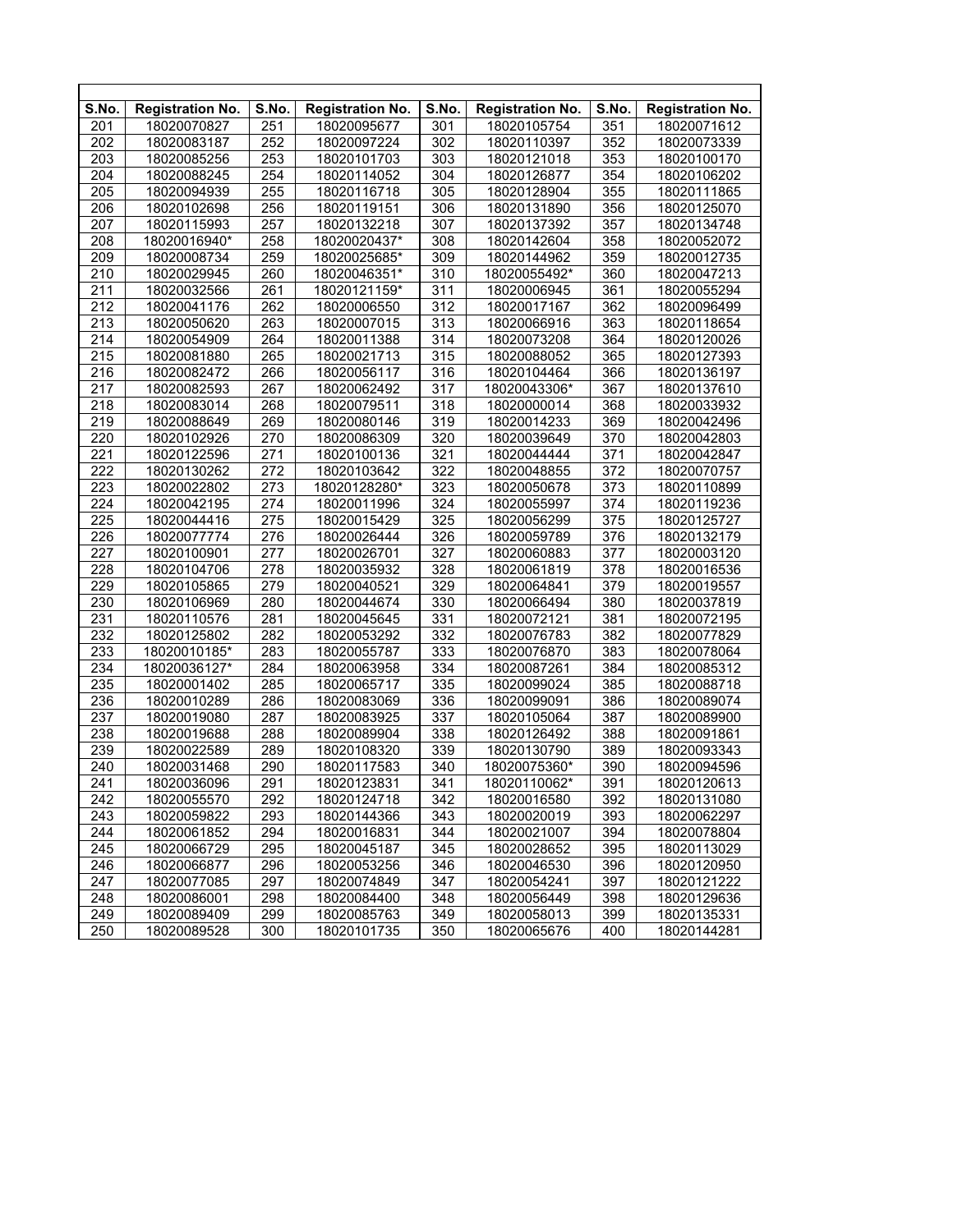| S.No. | <b>Registration No.</b> | S.No.            | <b>Registration No.</b> | S.No. | <b>Registration No.</b> | S.No. | <b>Registration No.</b> |
|-------|-------------------------|------------------|-------------------------|-------|-------------------------|-------|-------------------------|
| 401   | 18020090110             | 451              | 18020111842             | 501   | 18020060977             | 551   | 18020034419             |
| 402   | 18020127709             | 452              | 18020119156             | 502   | 18020120862             | 552   | 18020017662             |
| 403   | 18020096198             | 453              | 18020127861             | 503   | 18020090620             | 553   | 18020110441             |
| 404   | 18020103686             | 454              | 18020130492             | 504   | 18020076176             | 554   | 18020131904             |
| 405   | 18020029563             | 455              | 18020086054             | 505   | 18020084432             | 555   | 18020071222             |
| 406   | 18020043587             | 456              | 18020123406             | 506   | 18020093425             | 556   | 18020027004             |
| 407   | 18020127378             | 457              | 18020048531             | 507   | 18020022837             | 557   | 18020061892             |
| 408   | 18020128775             | 458              | 18020038353             | 508   | 18020116657             | 558   | 18020117632             |
| 409   | 18020133092             | 459              | 18020047499             | 509   | 18020110526             | 559   | 18020039964             |
| 410   | 18020146756             | 460              | 18020064193             | 510   | 18020001529             | 560   | 18020084142             |
| 411   | 18020033093             | 461              | 18020071060             | 511   | 18020049478             | 561   | 18020084282             |
| 412   | 18020048260             | 462              | 18020090637             | 512   | 18020024444             | 562   | 18020095271             |
| 413   | 18020071362             | 463              | 18020125781             | 513   | 18020135050             | 563   | 18020005266             |
| 414   | 18020079048             | 464              | 18020022064             | 514   | 18020042014             | 564   | 18020022324             |
| 415   | 18020107681             | 465              | 18020025378             | 515   | 18020054275             | 565   | 18020016543             |
| 416   | 18020115528             | 466              | 18020043026             | 516   | 18020067266*            | 566   | 18020029917             |
| 417   | 18020122607             | 467              | 18020051795             | 517   | 18020027673             | 567   | 18020053044             |
| 418   | 18020129491             | 468              | 18020058146             | 518   | 18020124331             | 568   | 18020040522             |
| 419   | 18020138954             | 469              | 18020097416             | 519   | 18020132679             | 569   | 18020029346             |
| 420   | 18020103389             | 470              | 18020122481             | 520   | 18020000905             | 570   | 18020054604             |
| 421   | 18020106012             | 471              | 18020131461             | 521   | 18020100528             | 571   | 18020090648             |
| 422   | 18020133178             | 472              | 18020046410             | 522   | 18020082822*            | 572   | 18020095104             |
| 423   | 18020138721             | 473              | 18020048839             | 523   | 18020037713             | 573   | 18020125852             |
| 424   | 18020147839             | 474              | 18020088413             | 524   | 18020105565             | 574   | 18020134856             |
| 425   | 18020009606             | 475              | 18020094557             | 525   | 18020010684             | 575   | 18020001111*            |
| 426   | 18020042605             | 476              | 18020121304             | 526   | 18020075415             | 576   | 18020002761             |
| 427   | 18020120601             | $\overline{477}$ | 18020135841             | 527   | 18020072063             | 577   | 18020004973             |
| 428   | 18020138431             | 478              | 18020016307*            | 528   | 18020092665             | 578   | 18020031662             |
| 429   | 18020018538             | 479              | 18020004981             | 529   | 18020133540             | 579   | 18020120554             |
| 430   | 18020083597             | 480              | 18020062985             | 530   | 18020040909             | 580   | 18020029718             |
| 431   | 18020085862             | 481              | 18020067381             | 531   | 18020095666             | 581   | 18020057035             |
| 432   | 18020086392             | 482              | 18020071606             | 532   | 18020094992             | 582   | 18020067299             |
| 433   | 18020092168             | 483              | 18020072047             | 533   | 18020027239             | 583   | 18020067400             |
| 434   | 18020095613             | 484              | 18020084153             | 534   | 18020081914             | 584   | 18020079276             |
| 435   | 18020100843             | 485              | 18020103512             | 535   | 18020135481             | 585   | 18020001942             |
| 436   | 18020128031             | 486              | 18020106673             | 536   | 18020068480             | 586   | 18020016893             |
| 437   | 18020128976             | 487              | 18020112713             | 537   | 18020092383             | 587   | 18020018170             |
| 438   | 18020139957             | 488              | 18020118406             | 538   | 18020093217             | 588   | 18020032144             |
| 439   | 18020141928             | 489              | 18020119715             | 539   | 18020116476             | 589   | 18020089802             |
| 440   | 18020053808             | 490              | 18020135679             | 540   | 18020044387             | 590   | 18020110328             |
| 441   | 18020100862             | 491              | 18020138514             | 541   | 18020098441             | 591   | 18020121549             |
| 442   | 18020037182             | 492              | 18020068584             | 542   | 18020115743             | 592   | 18020135757             |
| 443   | 18020051856             | 493              | 18020075110             | 543   | 18020097832             | 593   | 18020018256*            |
| 444   | 18020052489             | 494              | 18020144967             | 544   | 18020031627*            | 594   | 18020028272             |
| 445   | 18020054907             | 495              | 18020124807             | 545   | 18020040061             | 595   | 18020040333             |
| 446   | 18020066431             | 496              | 18020011398             | 546   | 18020095560             | 596   | 18020059832             |
| 447   | 18020068222             | 497              | 18020136686             | 547   | 18020133275             | 597   | 18020075734             |
| 448   | 18020079077             | 498              | 18020105950             | 548   | 18020025807             | 598   | 18020083940             |
| 449   | 18020093663             | 499              | 18020126517             | 549   | 18020033452             | 599   | 18020097615             |
| 450   | 18020104511             | 500              | 18020027235             | 550   | 18020081212             | 600   | 18020113089             |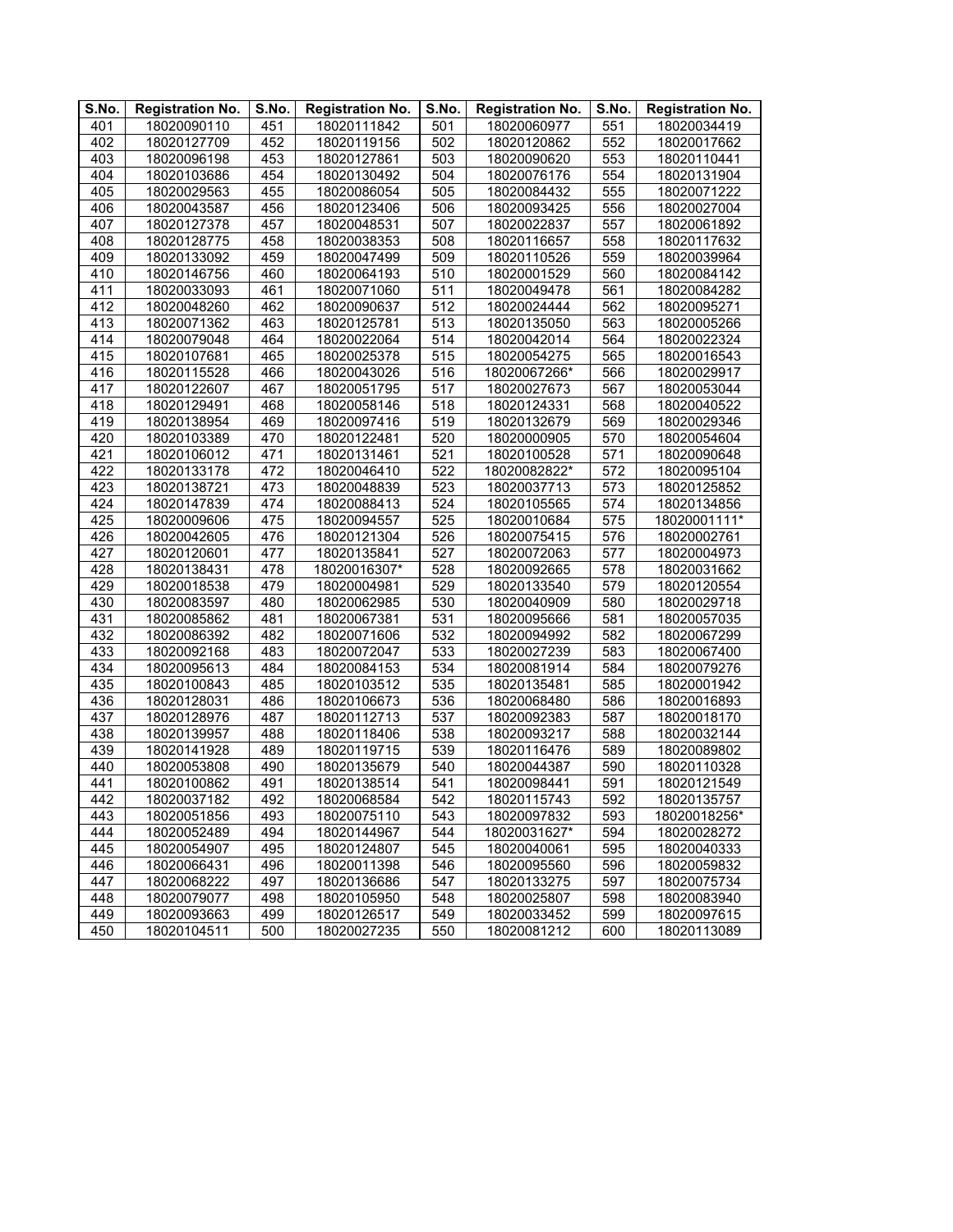| $\overline{\mathsf{S}}$ . No. | <b>Registration No.</b> | S.No. | <b>Registration No.</b> | S.No. | <b>Registration No.</b> | S.No. | <b>Registration No.</b> |
|-------------------------------|-------------------------|-------|-------------------------|-------|-------------------------|-------|-------------------------|
| 601                           | 18020014835             | 651   | 18020073211             | 701   | 18020053203             | 751   | 18020082898             |
| 602                           | 18020093614             | 652   | 18020080623             | 702   | 18020056374             | 752   | 18020086365             |
| 603                           | 18020040657             | 653   | 18020094240             | 703   | 18020073820             | 753   | 18020088861             |
| 604                           | 18020073988             | 654   | 18020096085             | 704   | 18020104543             | 754   | 18020100994             |
| 605                           | 18020089471             | 655   | 18020106376             | 705   | 18020112249             | 755   | 18020146659             |
| 606                           | 18020117623             | 656   | 18020134640             | 706   | 18020117437             | 756   | 18020025877             |
| 607                           | 18020120792             | 657   | 18020137368             | 707   | 18020124675             | 757   | 18020042508             |
| 608                           | 18020144367             | 658   | 18020032978*            | 708   | 18020129410             | 758   | 18020043746             |
| 609                           | 18020012068             | 659   | 18020008425             | 709   | 18020058028*            | 759   | 18020063082             |
| 610                           | 18020040623             | 660   | 18020051867             | 710   | 18020145134*            | 760   | 18020068739             |
| 611                           | 18020073879             | 661   | 18020078653             | 711   | 18020146479*            | 761   | 18020069867             |
| 612                           | 18020095972             | 662   | 18020086483             | 712   | 18020017381             | 762   | 18020076575             |
| 613                           | 18020096505             | 663   | 18020122064             | 713   | 18020034395             | 763   | 18020079306             |
| 614                           | 18020111566             | 664   | 18020031543             | 714   | 18020040130             | 764   | 18020082406             |
| 615                           | 18020113212             | 665   | 18020051528             | 715   | 18020062776             | 765   | 18020128894             |
| 616                           | 18020116597             | 666   | 18020083615             | 716   | 18020106603             | 766   | 18020012933             |
| 617                           | 18020118938             | 667   | 18020135172             | 717   | 18020113696             | 767   | 18020014807             |
| 618                           | 18020127974             | 668   | 18020001869             | 718   | 18020113742             | 768   | 18020067945             |
| 619                           | 18020002375*            | 669   | 18020010064             | 719   | 18020143561             | 769   | 18020080657             |
| 620                           | 18020007327             | 670   | 18020109806             | 720   | 18020000840             | 770   | 18020105155             |
| 621                           | 18020030686             | 671   | 18020110539             | 721   | 18020033425             | 771   | 18020106856             |
| 622                           | 18020043137             | 672   | 18020136480             | 722   | 18020034098             | 772   | 18020134539             |
| 623                           | 18020047259             | 673   | 18020011456             | 723   | 18020037951             | 773   | 18020142488             |
| 624                           | 18020049520             | 674   | 18020045647             | 724   | 18020068931             | 774   | 18020144725             |
| 625                           | 18020052221             | 675   | 18020056076             | 725   | 18020069779             | 775   | 18020016447             |
| 626                           | 18020062368             | 676   | 18020094419             | 726   | 18020072398             | 776   | 18020133572             |
| 627                           | 18020093093             | 677   | 18020127993             | 727   | 18020073893             | 777   | 18020040658             |
| 628                           | 18020093492             | 678   | 18020139288             | 728   | 18020078631             | 778   | 18020070408             |
| 629                           | 18020127388             | 679   | 18020140242             | 729   | 18020079527             | 779   | 18020022642             |
| 630                           | 18020138598             | 680   | 18020025907             | 730   | 18020080327             | 780   | 18020112355             |
| 631                           | 18020145343             | 681   | 18020042510             | 731   | 18020086131             | 781   | 18020119009             |
| 632                           | 18020099295*            | 682   | 18020065451             | 732   | 18020098240             | 782   | 18020127959             |
| 633                           | 18020024963             | 683   | 18020090800             | 733   | 18020101606             | 783   | 18020129532             |
| 634                           | 18020045753             | 684   | 18020101346             | 734   | 18020106896             | 784   | 18020119641             |
| 635                           | 18020056121             | 685   | 18020120590             | 735   | 18020048475             | 785   | 18020136583             |
| 636                           | 18020010219             | 686   | 18020037914*            | 736   | 18020053220             | 786   | 18020030663             |
| 637                           | 18020035816             | 687   | 18020004086             | 737   | 18020099168             | 787   | 18020085624             |
| 638                           | 18020055619             | 688   | 18020004219             | 738   | 18020040212*            | 788   | 18020120163             |
| 639                           | 18020058595             | 689   | 18020007510             | 739   | 18020108325*            | 789   | 18020134219             |
| 640                           | 18020069777             | 690   | 18020028640             | 740   | 18020010207             | 790   | 18020074063             |
| 641                           | 18020130030             | 691   | 18020033286             | 741   | 18020016643             | 791   | 18020089973             |
| 642                           | 18020033432             | 692   | 18020046092             | 742   | 18020018905             | 792   | 18020097537             |
| 643                           | 18020033933             | 693   | 18020062672             | 743   | 18020068616             | 793   | 18020128945             |
| 644                           | 18020040794             | 694   | 18020066892             | 744   | 18020070355             | 794   | 18020067738             |
| 645                           | 18020082183             | 695   | 18020068104             | 745   | 18020074166             | 795   | 18020077163             |
| 646                           | 18020089208             | 696   | 18020084901             | 746   | 18020074253             | 796   | 18020079318             |
| 647                           | 18020103248             | 697   | 18020100277             | 747   | 18020090844             | 797   | 18020081651             |
| 648                           | 18020103708             | 698   | 18020132808             | 748   | 18020102325             | 798   | 18020107929             |
| 649                           | 18020135105             | 699   | 18020010899*            | 749   | 18020099660*            | 799   | 18020109218             |
| 650                           | 18020030942             | 700   | 18020043594             | 750   | 18020019004             | 800   | 18020109407             |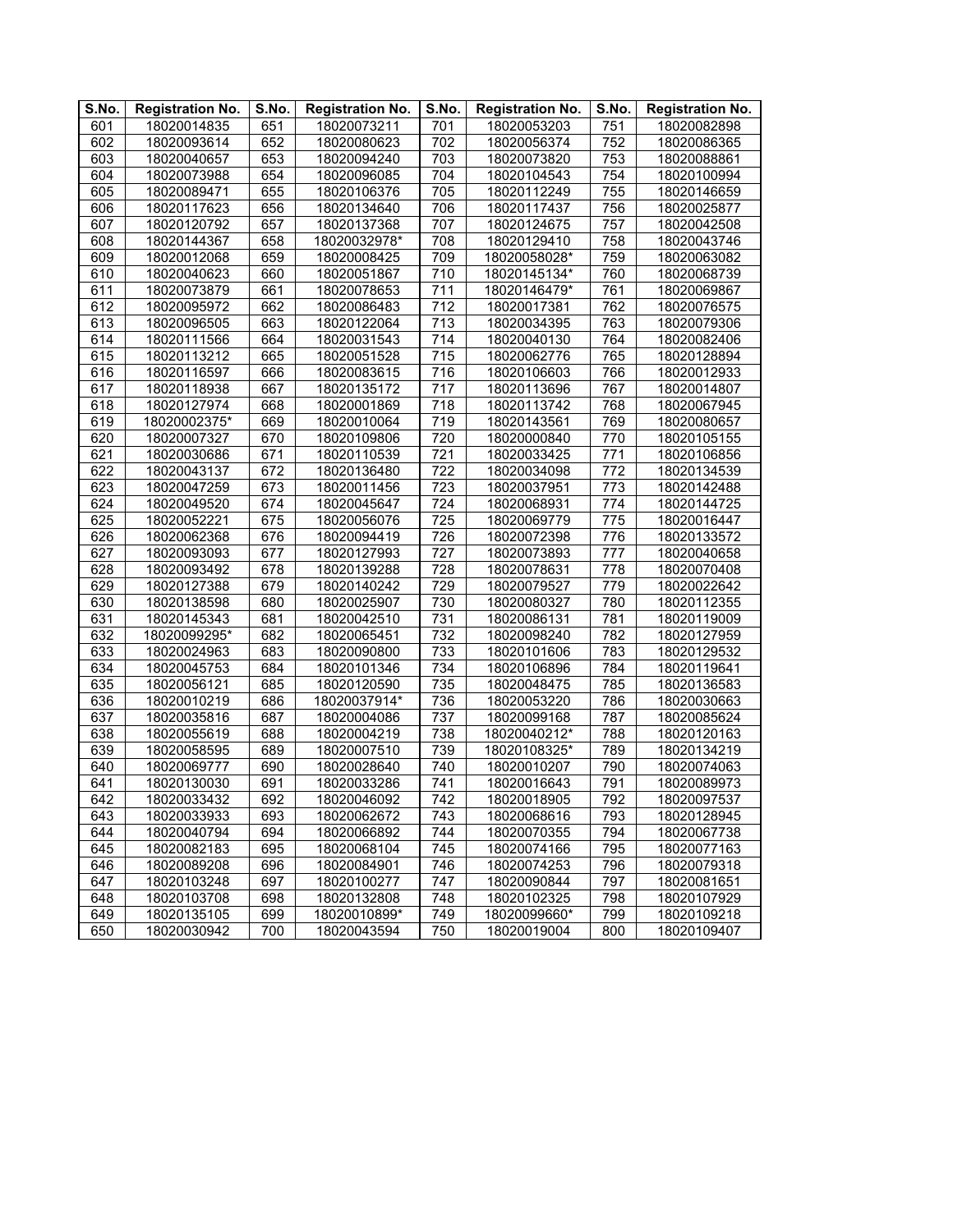| S.No. | <b>Registration No.</b> | S.No. | <b>Registration No.</b> | S.No. | <b>Registration No.</b> | S.No. | <b>Registration No.</b> |
|-------|-------------------------|-------|-------------------------|-------|-------------------------|-------|-------------------------|
| 801   | 18020123981             | 851   | 18020040704             | 901   | 18020119501             | 951   | 18020054360             |
| 802   | 18020130699             | 852   | 18020060168             | 902   | 18020130339             | 952   | 18020014268             |
| 803   | 18020147838             | 853   | 18020069349             | 903   | 18020130845             | 953   | 18020084457             |
| 804   | 18020112963             | 854   | 18020091542             | 904   | 18020047895             | 954   | 18020022245             |
| 805   | 18020002630             | 855   | 18020121423             | 905   | 18020017891             | 955   | 18020039504             |
| 806   | 18020027060             | 856   | 18020127856             | 906   | 18020018790             | 956   | 18020126031             |
| 807   | 18020109987             | 857   | 18020135562             | 907   | 18020061855             | 957   | 18020098918             |
| 808   | 18020060434             | 858   | 18020035248             | 908   | 18020019547             | 958   | 18020086489             |
| 809   | 18020076061             | 859   | 18020051377             | 909   | 18020022281             | 959   | 18020025115             |
| 810   | 18020088359             | 860   | 18020088141             | 910   | 18020033394             | 960   | 18020028555             |
| 811   | 18020112561             | 861   | 18020037678             | 911   | 18020084571             | 961   | 18020042820             |
| 812   | 18020115930             | 862   | 18020086356             | 912   | 18020073330             | 962   | 18020111818             |
| 813   | 18020120718             | 863   | 18020099320             | 913   | 18020055686             | 963   | 18020063665             |
| 814   | 18020035235             | 864   | 18020131290             | 914   | 18020066192             | 964   | 18020079315             |
| 815   | 18020048545             | 865   | 18020093678             | 915   | 18020038996             | 965   | 18020024950             |
| 816   | 18020051346             | 866   | 18020080350             | 916   | 18020145819             | 966   | 18020053588             |
| 817   | 18020122493             | 867   | 18020122928             | 917   | 18020093132             | 967   | 18020114110             |
| 818   | 18020122745             | 868   | 18020042153             | 918   | 18020063458             | 968   | 18020103633             |
| 819   | 18020004862             | 869   | 18020100835             | 919   | 18020023013             | 969   | 18020019435             |
| 820   | 18020062936             | 870   | 18020068128             | 920   | 18020031913             | 970   | 18020037074             |
| 821   | 18020059999             | 871   | 18020087185             | 921   | 18020109180             | 971   | 18020029379             |
| 822   | 18020062787             | 872   | 18020019041             | 922   | 18020129738             | 972   | 18020072484             |
| 823   | 18020095888             | 873   | 18020040406             | 923   | 18020132286             | 973   | 18020068685             |
| 824   | 18020136797             | 874   | 18020048434             | 924   | 18020071834             | 974   | 18020068683             |
| 825   | 18020088738             | 875   | 18020071866             | 925   | 18020049790             | 975   | 18020070123             |
| 826   | 18020091482             | 876   | 18020125144             | 926   | 18020044578             | 976   | 18020066293             |
| 827   | 18020093406             | 877   | 18020144127             | 927   | 18020035181             | 977   | 18020091651             |
| 828   | 18020097952             | 878   | 18020134009             | 928   | 18020060873             | 978   | 18020099632             |
| 829   | 18020102708             | 879   | 18020000493*            | 929   | 18020144560             | 979   | 18020098369             |
| 830   | 18020123234             | 880   | 18020020436             | 930   | 18020070244             | 980   | 18020076737             |
| 831   | 18020085113             | 881   | 18020011082             | 931   | 18020109729             | 981   | 18020138999             |
| 832   | 18020119569             | 882   | 18020028904             | 932   | 18020065452             | 982   | 18020029662             |
| 833   | 18020071478             | 883   | 18020002246             | 933   | 18020129958             | 983   | 18020059336             |
| 834   | 18020091392             | 884   | 18020062700             | 934   | 18020077060             | 984   | 18020129552             |
| 835   | 18020095896             | 885   | 18020047814             | 935   | 18020115842             | 985   | 18020025377             |
| 836   | 18020103169             | 886   | 18020071863             | 936   | 18020080895             | 986   | 18020119969             |
| 837   | 18020124315             | 887   | 18020090668             | 937   | 18020070640             | 987   | 18020004727             |
| 838   | 18020124542             | 888   | 18020101140             | 938   | 18020022868             | 988   | 18020012957             |
| 839   | 18020127918             | 889   | 18020116110             | 939   | 18020066876             | 989   | 18020098691             |
| 840   | 18020037416             | 890   | 18020023338             | 940   | 18020146813             | 990   | 18020073704             |
| 841   | 18020053366             | 891   | 18020062717             | 941   | 18020044672             | 991   | 18020081311             |
| 842   | 18020067082             | 892   | 18020046941             | 942   | 18020052898             | 992   | 18020107751             |
| 843   | 18020096660             | 893   | 18020111356             | 943   | 18020038424             | 993   | 18020110837             |
| 844   | 18020048970             | 894   | 18020037440             | 944   | 18020020820             | 994   | 18020017194             |
| 845   | 18020083407             | 895   | 18020074318             | 945   | 18020101011             | 995   | 18020068764             |
| 846   | 18020092782             | 896   | 18020065837             | 946   | 18020060527             | 996   | 18020017659             |
| 847   | 18020147074             | 897   | 18020030816             | 947   | 18020030037             | 997   | 18020032248             |
| 848   | 18020069145             | 898   | 18020115185             | 948   | 18020078031             | 998   | 18020108977             |
| 849   | 18020095258             | 899   | 18020021880             | 949   | 18020062568             | 999   | 18020059861             |
| 850   | 18020017448             | 900   | 18020013008             | 950   | 18020047152             | 1000  | 18020073303             |